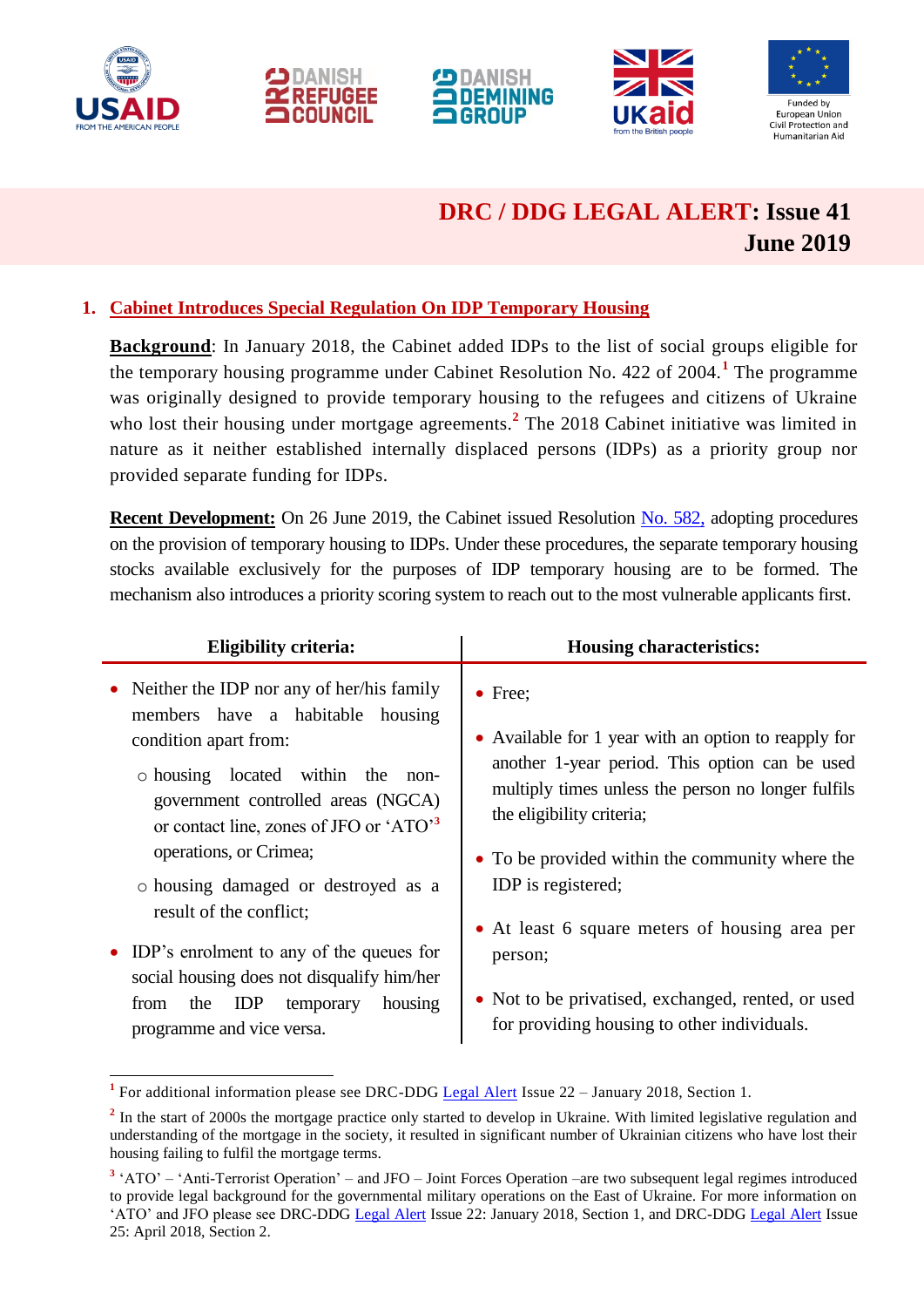

#### **Procedure for the forming of housing stock for IDP temporary housing:**

- The housing stock is to be formed by the local councils or civil-military administrations (where applicable) who will also be responsible for their maintenance;
- Housing stock for the programme is to be formed through:
	- o Construction of new housing;
	- o Purchasing of housing (funded on the basis of 50%–50% from the state and local budgets);
	- o Reconstruction of the existing housing (including dormitories) and refurbishment of the non-residential premises into housing.

#### **Priority scoring system:**

-

The procedure introduces a ranking system for applicants using the criteria of vulnerability. The ranking system has been developed on the basis of the Georgian model studied through the experience exchange programme between Georgian and Ukrainian governments, which was facilitated by DRC-DDG Ukraine. The ranking is done through the scoring system which operates on two principles:

|           | <b>Paramount criteria:</b>                                                                                                                                                                                                                                                                                                               | Supplementary cumulative criteria:                                                                                                                                                                                                                                                                                                                                                                                    |
|-----------|------------------------------------------------------------------------------------------------------------------------------------------------------------------------------------------------------------------------------------------------------------------------------------------------------------------------------------------|-----------------------------------------------------------------------------------------------------------------------------------------------------------------------------------------------------------------------------------------------------------------------------------------------------------------------------------------------------------------------------------------------------------------------|
| $\bullet$ | Family with 3 and more underage <sup>4</sup> children<br>$-27$ points                                                                                                                                                                                                                                                                    | • Family where one of the parents died fulfilling<br>his/her military duties under JFO/ $'ATO' - 3 p$ .                                                                                                                                                                                                                                                                                                               |
|           | Family with 2 underage children $-26$ p.                                                                                                                                                                                                                                                                                                 | • Family with a veteran $-2$ p.                                                                                                                                                                                                                                                                                                                                                                                       |
|           | Family with a underage child $-25$ p.<br>Family with a pregnant woman $-24$ p.<br>Family with a differently-abled person $-23$ p.<br>Family with a pensioner $-22$ p.<br>If any of the paramount criteria is present, the<br>supplementary cumulative criteria do not apply<br><i>unless</i> their sum is bigger than the paramount one. | • Family with a child victim of the conflict $-2$ p. per<br>child<br>• Big family (with 3 or more children) $-2$ p.<br>• Single parent with a child $-2$ p.<br>• Family with low income $-3$ p.<br>$\bullet$ and other criteria<br>Supplementary cumulative criteria apply if there is no<br>relevant paramount criteria OR if the sum of the<br>cumulative points is higher than the relevant<br>paramount criteria. |
|           | If several of the paramount criteria apply, they<br>do not stack. Instead, the higher one is selected.                                                                                                                                                                                                                                   |                                                                                                                                                                                                                                                                                                                                                                                                                       |

*Note:* Applicants who have the same priority score subsequently are ranked based on the time of registration of their application.

Prospect of the programme depends on allocation of state funding from the state budget as well as on local councils' capacity to fund the remaining half.

**<sup>4</sup>** Ukrainian law outlines two groups of children based on their age: minors (under 14 y.o.) and underage (up to 18 y.o.).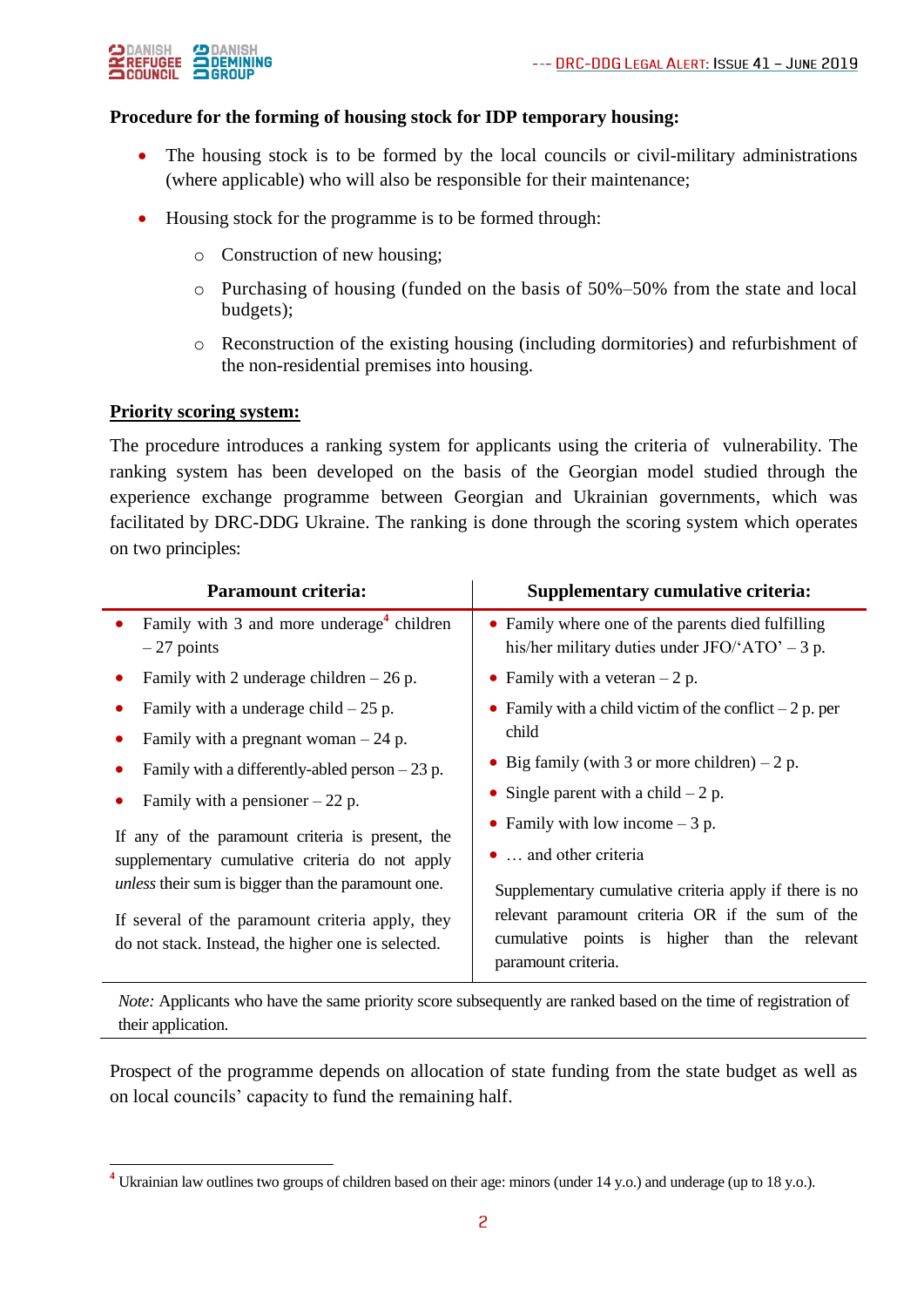

# **2. Cabinet Provides Additional Benefits to Servicemen of State and Communal Bodies in Contact Line Areas**

On 5 June 2019, the Cabinet adopted Resolution [No. 468](https://zakon.rada.gov.ua/laws/show/468-2019-п) entitling servicemen of state and communal bodies working in the contact line areas with additional benefits.

Scope of the benefits:

- Benefits' size to be determined by heads of respective state or communal bodies with the maximum benefit not exceeding 50% of the salary;
- Minimum level of benefits is not provided;
- Benefits to be provided until the dissolution of the Joint Forces Operations in the area.

## Potential beneficiaries of the Resolution:

- Employees of schools, hospitals;
- Employees of communal bodies providing public services, e.g. public transport services;
- Employees of local councils and civil-military administrations;
- Employees of other bodies funded by state or local budgets.

On the funding perspectives: The Resolution directs heads of civil-military administrations and *recommends* local councils to ensure funding for the additional benefits under the local budgets.

## **3. Cabinet Amends Procedure On Entering/Exiting Crimea**

On 5 June 2019, the Cabinet adopted Resolution [No. 474](https://zakon.rada.gov.ua/laws/show/474-2019-п) amending procedure for entering and exiting Crimea. The amendment focuses on movement of individuals travelling to obtain Ukrainian IDs and children under the age of 16.

#### **Salient provisions of the Resolution:**

| Person of concern                                                                                                                      | Amendment                                                                                                                                                                                                                                                                                |
|----------------------------------------------------------------------------------------------------------------------------------------|------------------------------------------------------------------------------------------------------------------------------------------------------------------------------------------------------------------------------------------------------------------------------------------|
| Individuals travelling back to Crimea<br>after attending State Migration Service<br>to obtain a Ukrainian ID:                          | Entering Crimea is allowed based on special certificate<br>issued by Ukrainian Migration Service.                                                                                                                                                                                        |
| Children under the age of 16 years<br>entering mainland Ukraine without an<br>ID accompanied by one of the parents<br>or the guardian: | Entering mainland Ukraine is allowed based on birth<br>certificate of the child and Ukrainian ID of the<br>parent/guardian. In case when the child is accompanied by a<br>guardian, the guardianship certificate is also required.                                                       |
| Children under the age of 16 years<br>entering mainland Ukraine without a<br>parent or guardian:                                       | The entry is to be allowed regardless of the documentation<br>status; officers of the Border Guard must inform the<br>National Police about the case and transfer the child to local<br>Custody Service. The Custody Service is responsible to<br>provide care and housing to the child. |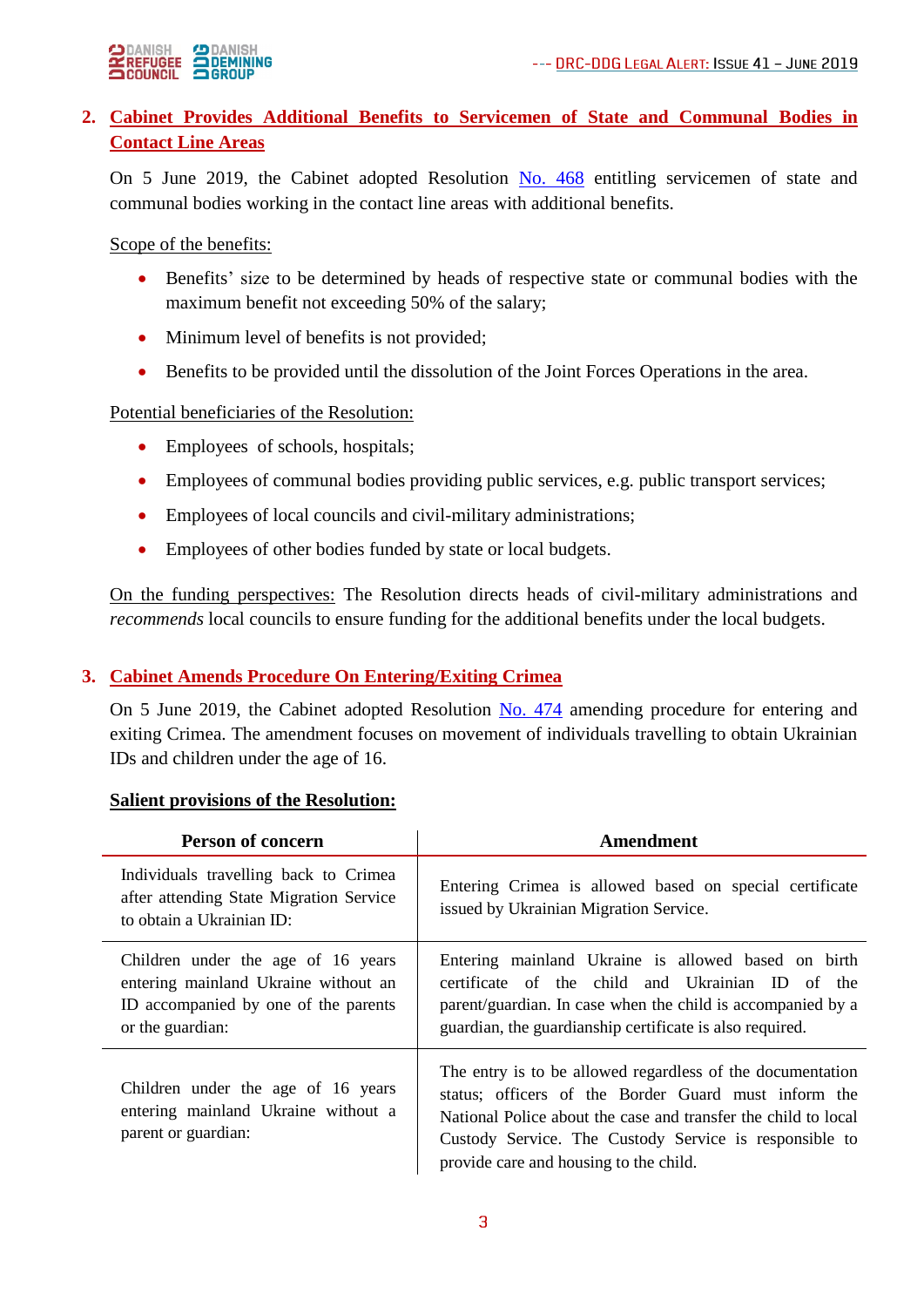

## **4. Parliament Introduces Fines for Illegal Wearing of Military Uniform and Criminalises Desecration of 'ATO' and Maidan Monuments**

On 6 June 2019 the Parliament adopted [Law No. 2747](https://zakon.rada.gov.ua/laws/show/2747-19) penalizing illegal wearing of military uniform and criminalizing destruction and desecration of certain monuments:

| Action                                                                                                          | <b>Liability</b>                                                                                                                       |
|-----------------------------------------------------------------------------------------------------------------|----------------------------------------------------------------------------------------------------------------------------------------|
|                                                                                                                 | Administrative fine from 2 550 UAH to 3 400 UAH;                                                                                       |
| Illegal wearing of military uniform:                                                                            | If committed repeatedly $-$ administrative fine from 3 400<br>UAH to 6 800 UAH or mandatory community services from<br>30 to 40 hours. |
| Desecration or destruction of monuments                                                                         | Criminal liability; imprisonment from 3 to 5 years;                                                                                    |
| devoted to 'ATO' and Maidan events or<br>activists fighting for independence of<br>Ukraine in the 20th century: | If committed repeatedly, by a group, or if combined with use<br>or threat of violence – imprisonment from 4 to 7 years.                |

## **5. The Parliament Adopts Law On Legalisation of Foreigners and Stateless Persons Providing Assistance to Ukrainian Army**

On 6 June 2019, the Parliament adopted Law [No. 2743](http://w1.c1.rada.gov.ua/pls/zweb2/webproc4_1?pf3511=57000) concerning legalisation of stay in Ukraine for foreign citizens and stateless persons who provide voluntary service to Ukrainian Armed Forces within the 'ATO' or JFO or serve in Ukrainian Armed Forces (**persons of concern**).

## Scope of the Law:

- Military ID: Possession of military ID by persons of concern is sufficient for legalised stay in Ukraine;
- Temporary residence: persons of concern are entitled to apply for a temporary residence;
- Prohibition of extradition: persons of concern cannot be extradited to countries which voted against the UN Security Council's Resolution [No. 68/262](http://www.securitycouncilreport.org/atf/cf/%7B65BFCF9B-6D27-4E9C-8CD3-CF6E4FF96FF9%7D/a_res_68_262.pdf) 'Territorial integrity of Ukraine' on 27 March 2014 (11 countries including Russia, Belarus, Armenia);
- Simplified citizenship application procedure with no requirements with regard to:
	- o Proof of income and knowledge of the Ukrainian language;
	- o Obtaining immigration permit;
	- o 5 years of uninterrupted physical presence in Ukraine.

#### *Some terminology used in this issue of the Alert are taken from the draft laws or current legislation and do not necessarily reflect the position of DRC-DDG.*

*This document covers humanitarian aid activities implemented with the financial assistance of the European Union. The views expressed herein should not be taken, in any way, to reflect the official opinion of the European Union, and the European Commission is not responsible for any use that may be made of the information it contains.*